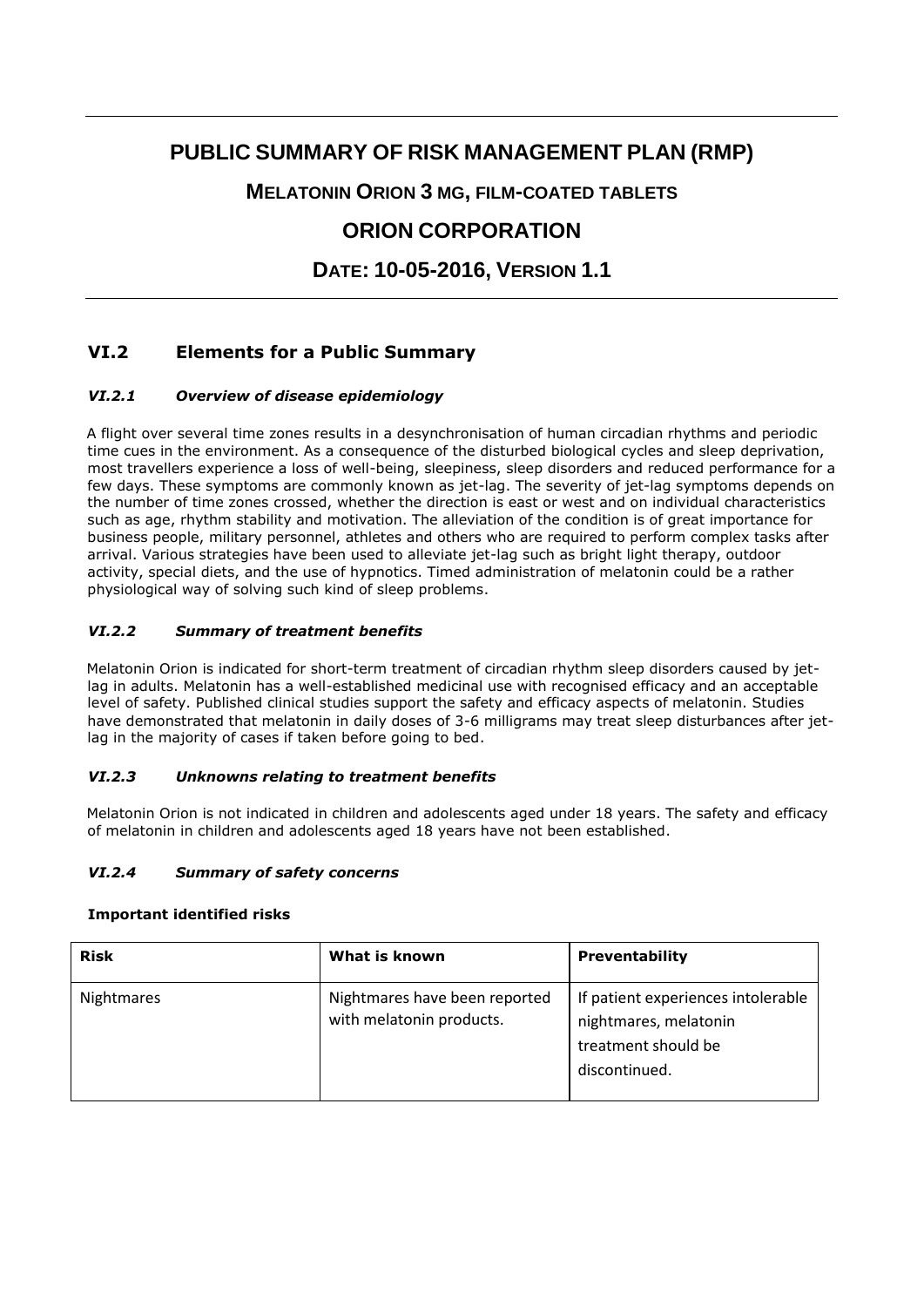# **Important potential risks**

| <b>Risk</b>                                                                                                                    | What is known (Including reason why it is<br>considered a potential risk)                                                                                                                                                                                                   |
|--------------------------------------------------------------------------------------------------------------------------------|-----------------------------------------------------------------------------------------------------------------------------------------------------------------------------------------------------------------------------------------------------------------------------|
| Increases in the amount of prolactin<br>hormone in the blood/abnormal milk<br>secretion<br>(Hyperprolactinaemia/galactorrhoea) | Melatonin may cause increases in the amount of the<br>hormone prolactin in the blood. Adverse reactions<br>reported for melatonin products in clinical<br>studies/spontaneous reports include abnormal milk<br>secretion.                                                   |
| Abnormalities in sperm (Sperm motility<br>decreased/Spermatozoa morphology<br>abnormal)                                        | Reversible sperm abnormalities such as decreased sperm<br>count and decreased sperm motility have been reported<br>with melatonin products.                                                                                                                                 |
| Suicide attempt/suicidal ideation/mood<br>disturbance/depression/anxiety/depressed<br>mood                                     | Psychiatric disorders such as anxiety, altered mood and<br>depression have been reported for melatonin products in<br>clinical studies/spontaneous reports. Patients suffering<br>from depression have a risk for suicidal ideation/suicide<br>attempts.                    |
| Psychotic disorders                                                                                                            | According to isolated reports, melatonin may induce<br>psychotic symptoms such as paranoia and hallucinations at<br>higher dose levels/during overdose.                                                                                                                     |
| Panick attacks                                                                                                                 | Psychiatric disorders such as anxiety, altered mood and<br>depression have been reported for melatonin products in<br>clinical studies/spontaneous reports. E.g. in cases of severe<br>anxiety, occurrence of panic attacks cannot be excluded.                             |
| Confusion                                                                                                                      | Psychiatric disorders such disorientation have been<br>reported for melatonin products in clinical studies/<br>spontaneous reports. Disorientation may be accompanied<br>by confusion.                                                                                      |
| Hallucinations                                                                                                                 | Melatonin may induce psychotic symptoms such as<br>paranoia and hallucinations at higher dose levels/during<br>overdose.                                                                                                                                                    |
| Drug interaction with levothyroxine                                                                                            | Hormonal changes induced by higher doses of melatonin<br>may affect especially women: decreases or increases in<br>levels of thyroid hormones have been reported.<br>Before taking melatonin, patients should inform their<br>doctor if they are using any other medicines. |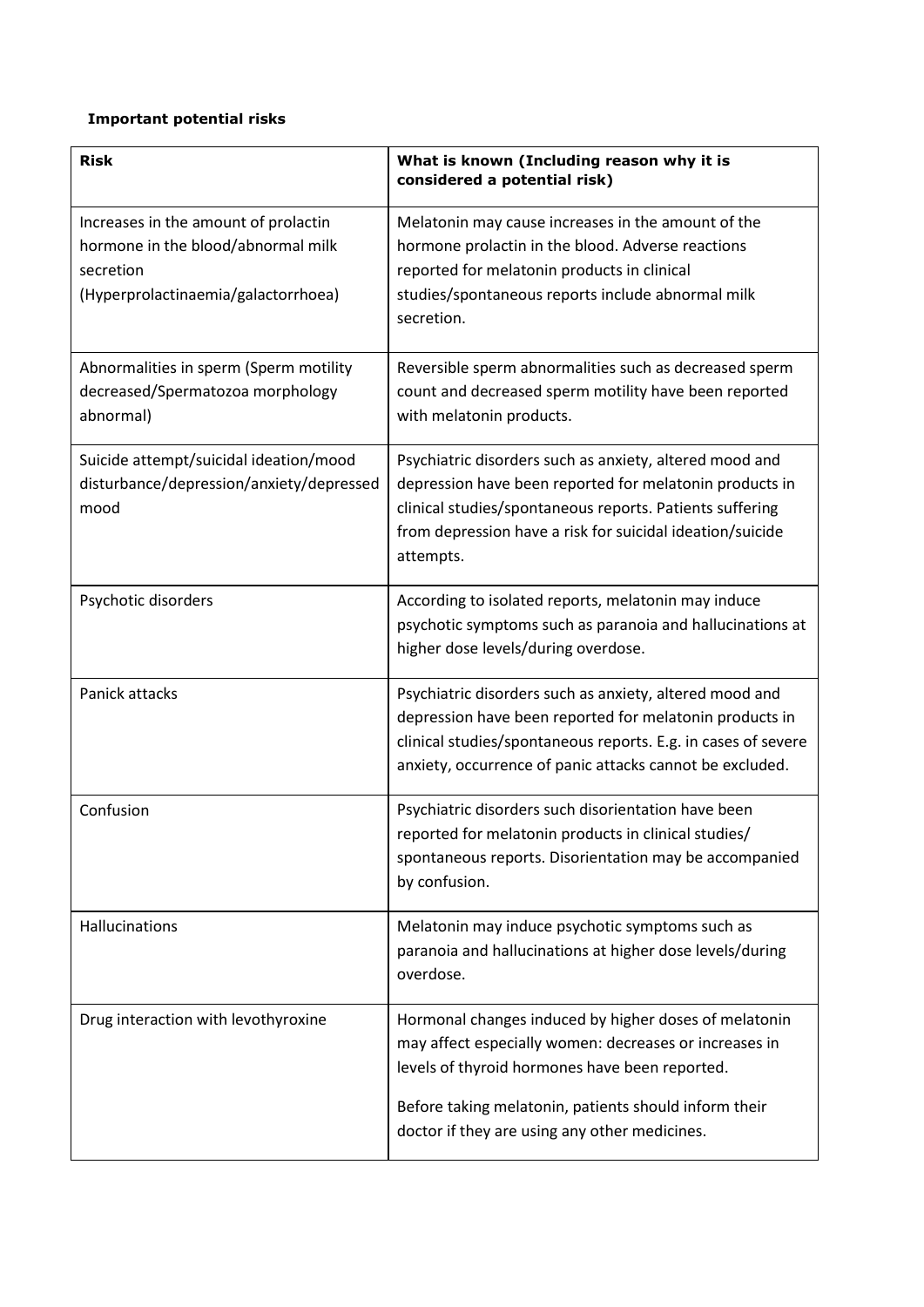| Potential interaction with warfarin | Concomitant use of melatonin and warfarin may result in<br>potentiation of anticoagulation; INR monitoring is<br>therefore recommended in concomitant use.<br>Before taking melatonin, patients should inform their<br>doctor if they are using any other medicines. |
|-------------------------------------|----------------------------------------------------------------------------------------------------------------------------------------------------------------------------------------------------------------------------------------------------------------------|
| Loss of consciousness               | Fainting (syncope) has been reported for melatonin<br>products in clinical studies/spontaneous reports.                                                                                                                                                              |
| Infections                          | Herpes zoster has been reported for melatonin products in<br>clinical studies/spontaneous reports. Also decreased level<br>of white blood cells (leukopenia) has been reported.<br>Leukopenia increases the risk of infections.                                      |
| <b>Retinal effects</b>              | Eye disorders such as reduced visual acuity and blurred<br>vision have been reported for melatonin products in<br>clinical studies/ spontaneous reports.                                                                                                             |
| Breathing difficulty (Dyspnoea)     | Isolated case of breathing difficulty has been reported.<br>Hypersensitivity reactions may lead to breathing<br>difficulties.                                                                                                                                        |

# **Missing information**

| <b>Risk</b>                                                                          | What is known                                                                                                                                                                                                                                                                                                     |
|--------------------------------------------------------------------------------------|-------------------------------------------------------------------------------------------------------------------------------------------------------------------------------------------------------------------------------------------------------------------------------------------------------------------|
| Use for an unapproved indication<br>or in an unapproved age group<br>(Off-label use) | Melatonin Orion is indicated for short-term treatment of circadian<br>rhythm sleep disorders caused by jet-lag in adults.<br>The safety and efficacy of melatonin in children aged 0 to 18 years<br>have not yet been established.                                                                                |
| Fertility, pregnancy and<br>breastfeeding                                            | No adequate clinical data from the use of melatonin during<br>pregnancy or lactation are available. In view of the lack of clinical<br>data, use of melatonin is not recommended in pregnant or lactating<br>women or in women planning to become pregnant.<br>Effect of melatonin on human fertility is unknown. |

# *VI.2.5 Summary of risk minimisation measures by safety concern*

All medicines have a Summary of Product Characteristics (SmPC) which provides physicians, pharmacists and other health care professionals with details on how to use the medicine, the risks and recommendations for minimising them. An abbreviated version of this in lay language is provided in the form of the package leaflet (PL). The measures in these documents are known as routine risk minimisation measures.